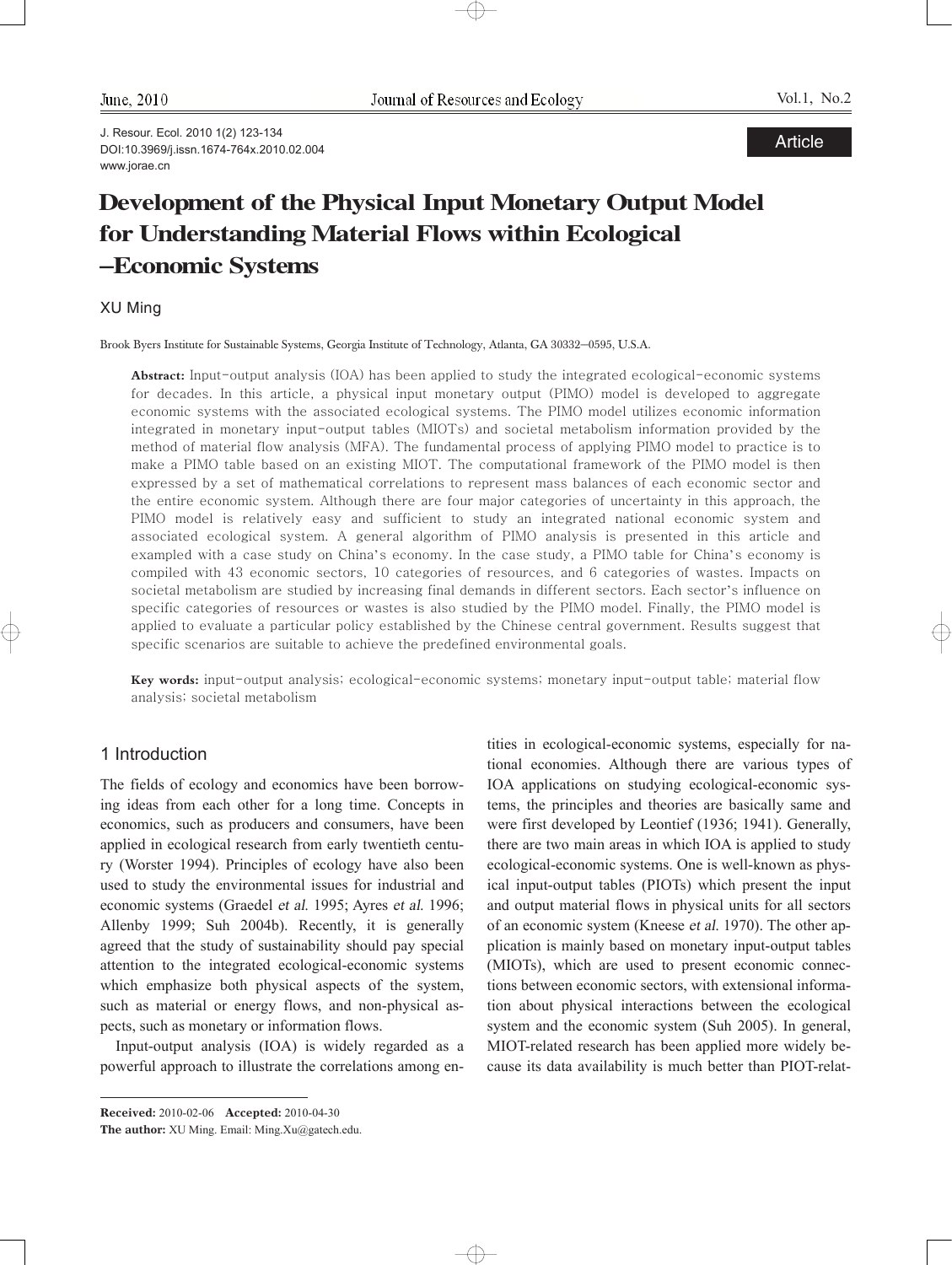124

ed research.

In this article, we first briefly summarize the previous research on ecological-economic systems using IOA methods. A model called physical input monetary output (PIMO) is then developed to integrate economic information in monetary units and societal metabolism information in physical units. A case study of PIMO application on China's economy is provided in the following section. Finally, discussions and future studies are concluded.

## 2 Input-output analysis on ecological-economic systems

The IOA model was first developed by Leontief in last century, and has been playing an important role in economic policy analysis. The basic input-output framework has two models, quantity model and price model. The quantity model can use either quantity units, such as tonnes steel or units of computers, or monetary units (Duchin 2004). The most widely used input-output model is in monetary units because of the feasibility of data collection and estimation, applicability to national economic accounting, and capability to balance by simple calculation. At present, MIOTs are available for a large number of countries as a part of their national account systems (Hubacek et al. 2003). The concept and computational structure of IOA, and the format of MIOTs can be referred to various well-known publications, such as Leontief (1966), Miller and Blair (1985), or United Nations (2003).

One of the main applications of IOA on ecological-economic systems is the compilation of PIOTs. The foundation of PIOT research was first made by Kneese et al. (1970). Examples of PIOTs published can be found in Kratterl and Kratena (1990); Kratena et al. (1992); Konijn et al. (1997); Stahmer et al. (1997); Pedersen (1999); Nebbia (2000); Stahmer (2000); Mäenpää (2002); and Hoekstra (2003). Based on the principles of IOA, PIOTs assemble physical data to present the materials exchanging among economic sectors. However, because of the relatively young history of physical input-output accounting, no standard method for the PIOT compilation has been developed yet. Therefore, existing PIOTs differ from each other in conventions and definitions more or less (e.g., Hubacek et al. 2003; Suh 2004a; Giljum et al. 2004; Weisz et al. 2006). The lack of standard compiling method is one of the main bottlenecks for PIOT application together with the difficulty of data collection.

The other main application of IOA to study ecological-economic systems extends MIOTs with mixed-unit data. In 1970, Leontief already introduced an input-output model to study the relationship between environmental pollution and economic structures by adding a row of pollutants and a column of anti-pollution in the conventional input-output table (Leontief 1970). Energy issues were widely discussed using IOA in 1970s (Hannon 1973; Bullard et al. 1975; Herendeen 1978). However, the method of IOA did not begin to attract broader attentions until in 1990s. To study the specific environmental impact of economic activities, Moriguchi et al. (1993) used input-output data to assess the life cycle carbon dioxide  $(CO<sub>2</sub>)$  impacts of cars in Japan; Suh (2006) used IOA to study the impacts of economic activities on climate change from the perspective of structure characteristics; Hawkins et al. (2007) developed a mixed-unit model combining the methods of life cycle assessment (LCA) and material flow analysis (MFA) to track material flows and economic transactions throughout the economy; and the environmental input-output life cycle assessment (EIO-LCA) model developed at Carnegie Mellon University can quantitatively evaluate the environmental impacts of a product or service over the course of its entire life-cycle (Hendrickson et al. 2006). MIOTs are also modified with extended sectors to study the particular environmental issues, such as land use accounting (Hubacek et al. 2001), waste management (Nakamura et al. 2002; 2006), or environmental burdens caused by international trades (Peters et al. 2006a; 2006b; 2008; Weber et al. 2007). All these studies focused on particular environmental impacts or environmental impacts caused by particular economic activities. In this article, our approach differs from these studies since the entire ecological-economic system is quantitatively simulated in the PIMO model, but do not only consider specific environmental issues.

In the next section, the PIMO model is introduced, which is easy to implement using a relatively standard compilation framework. It also provides new tools for ecological economics, industrial ecology, and related fields.

## 3 Physical input monetary output model

The PIMO model focuses on an economic system which can be divided into various sectors. The surrounding ecological system has material exchanges with the economic system. In this section, the PIMO model is introduced in aspects of conceptual model, PIMO table, PIMO analysis, and uncertainty.

### **3.1 Conceptual model**

 $\oplus$ 

A conceptual societal metabolism model of an ecological-economic system is illustrated as Figure 1. In the conceptual model, the economic system contains two sectors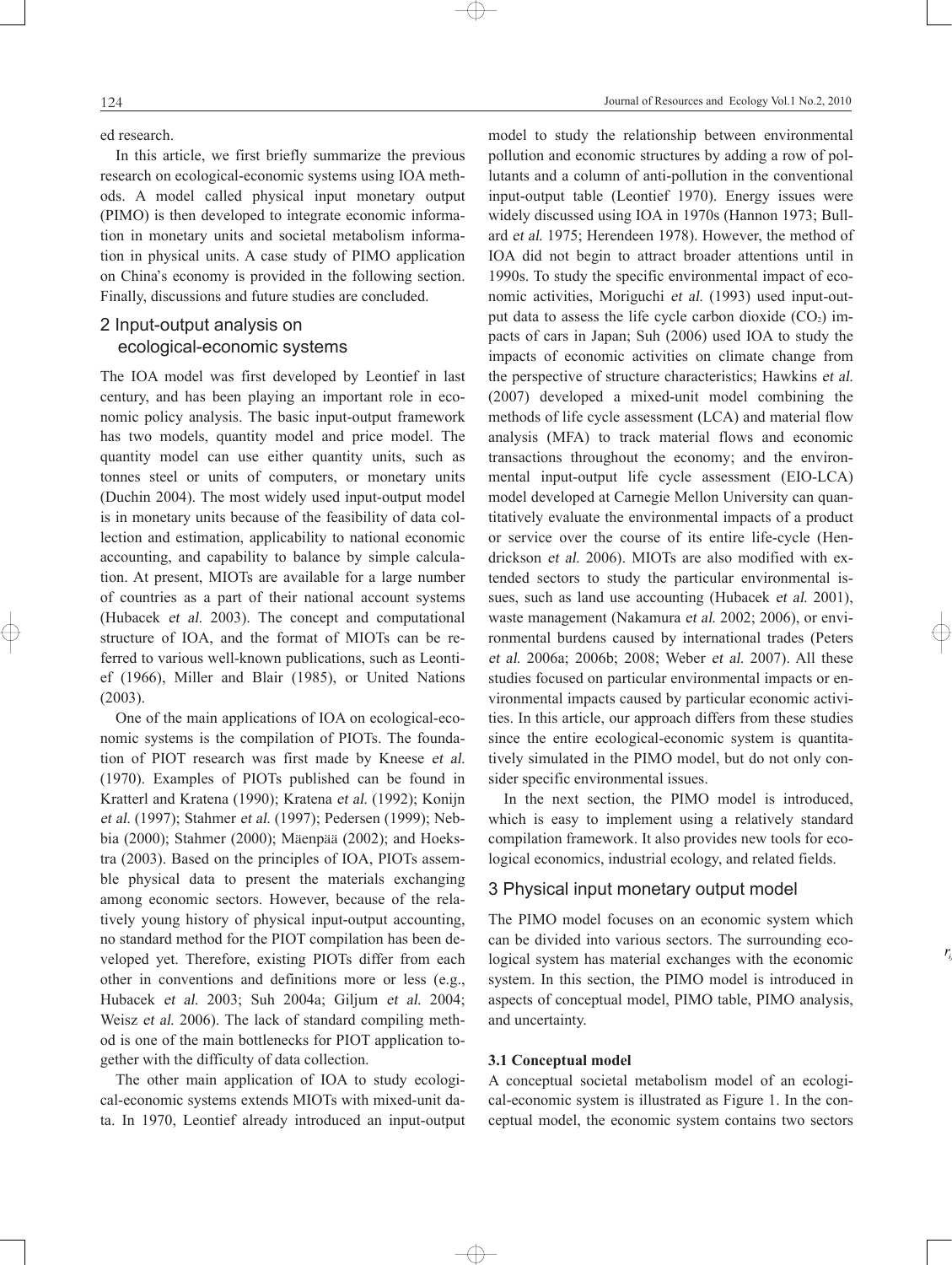

Fig. 1 The conceptual societal metabolism model of an ecological-economic system.

each of which extracts two types of resources from the ecological system and emits two types of wastes to the ecological system. It should be specially stated that the term of "resource" means raw materials, such as mineral ores or crude oil, extracted directly from the ecological system by the economic system. On the other hand, the term of "waste" refers to the wastes and emissions generated by the economic sectors and returning to the ecological system without any further treatment. There is no economic cost for those materials in the conventional economic analysis including IOA.

The economic system can be modeled by IOA. Therefore, it is possible and reasonable to quantitatively represent the correlations between economic sectors by MIOTs and the connections between the ecological system and the economic system by the method of MFA.

To make the PIMO model easy to compile, the above conceptual model is modified as illustrated in Figure 2. In the conceptual PIMO model, wastes emitted by the economic system are regarded as "non-positive" (not only "negative" because specific types of wastes could be zero) inputs from the ecological system to the economic system, while resources are known as "positive" inputs. As a result, the conceptual PIMO model contains physical flows, both positive and non-positive, in the input side and monetary flows in the output side, which is also the reason why the model is described as physical input and monetary output model.

## **3.2 PIMO table**

Based on MIOTs, extra rows can be added to extend to

 $\oplus$ 



Fig. 2 The conceptual PIMO model.

PIMO tables. Table 1 is the basic structure of the PIMO table. From top to bottom, the PIMO table can be divided into three parts. The first part is the conventional MIOT, which represents the structure of the economic system. The following part is the resource table and the last part is the waste table. The latter two parts represent the connection between the ecological system and the economic system. The classification of economic sectors and resource or waste categories in the PIMO table differs from research goals and available data. In general, it is easy to compile a PIMO table based on the MIOT classification of economic sectors which were already applied widely, especially for national economies, such as the system of national accounts (SNA) and the system of environmental and economic accounts (SEEA) provided by the United Nations (1993; 2003).

The symbols in the first part of the PIMO table are the same with those in MIOTs. Other symbols will be introduced thereafter together with basic computational framework of the PIMO model.

Consider that the ecological-economic system has <sup>n</sup> economic sectors, m categories of resources, and <sup>k</sup> categories of wastes. Let  $r_{ij}$  indicate the physical amount of the resource input from the category  $i$  to the sector  $j$ , where  $r_{ij} \ge 0$ . Therefore, le $R_i = \sum_{i=1}^{n} r_{ij} \ge 0$  measure the total amount of resource input to the economic system from the category *i*. Similarly,  $W_{(m+h)j}$  indicates the physical amount of negative waste input from the category  $i$  to the sector  $j$ , which is actually the waste output from the sector  $\dot{j}$  to the category *i*, where  $W_{(m+i)j} \le 0$ . Thus,  $W_{m+i}$  can be used to represent

125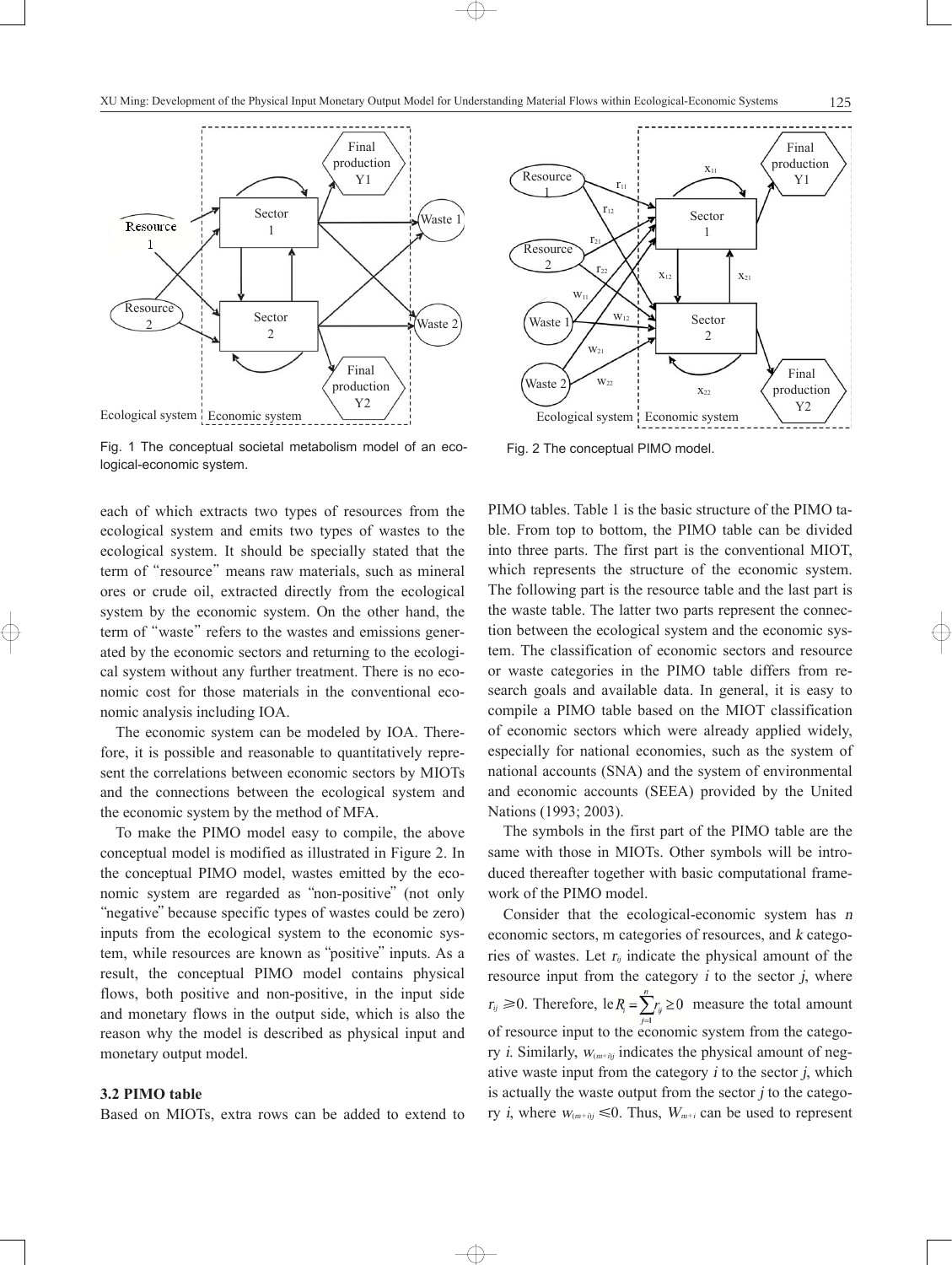#### Table 1 The PIMO table.

| M onetary                 |          |              |                  | Intermediate Monetary Output | Final    | Total                   |                       |                         |
|---------------------------|----------|--------------|------------------|------------------------------|----------|-------------------------|-----------------------|-------------------------|
| Output                    |          |              |                  | Sector                       | Demand   | Output                  |                       |                         |
| Monetary Input            |          |              | $\mathbf{1}$     | $\overline{2}$               | $\cdots$ | $\mathbf{n}$            | Y                     | $\mathbf{X}$            |
|                           |          | $\mathbf{1}$ | X <sub>1</sub> 1 | X <sub>12</sub>              | $\cdots$ | $X_{1n}$                | $\mathbf{Y}_1$        | $\mathbf{X}_1$          |
| Intermediate<br>M onetary | Sector   | $\sqrt{2}$   | X <sub>21</sub>  | $X_{22}$                     | $\cdots$ | $x_{2n}$                | ${\rm Y}_2$           | $X_2$                   |
| Input                     |          | $\cdots$     | $\cdots$         | $\cdots$                     | $\cdots$ | $\cdots$                | $\cdots$              | $\cdots$                |
|                           |          | n            | $X_{n1}$         | $x_{n2}$                     | $\cdots$ | $x_{nn}$                | $\mathbf{Y}_\text{n}$ | $\mathbf{X}_\mathrm{n}$ |
| Value-added               |          | $\mathbf V$  | $\mathbf{V}_1$   | $\rm V_2$                    | $\cdots$ | $\mathbf{V}_n$          |                       |                         |
| Total Input               |          | $\mathbf X$  | $\mathbf{X}_1$   | $\mathbf{X}_2$               | $\cdots$ | $\mathbf{X}_\mathrm{n}$ |                       |                         |
|                           |          |              |                  | Physical Input Distribution  |          |                         |                       |                         |
| Physical Input            |          |              |                  | Sector                       |          |                         |                       |                         |
|                           | Category | $\mathbf{1}$ | $r_{11}$         | $r_{12}$                     | $\cdots$ | $r_{1n}$                | $\mathcal{R}_{I}$     |                         |
| Resource                  |          | 2            | $r_{21}$         | $r_{22}$                     | $\cdots$ | $r_{2n}$                | $R_2$                 |                         |
|                           |          | $\cdots$     |                  | $\cdots$                     | $\cdots$ | $\cdots$                | $\cdots$              |                         |
|                           |          | m            | $r_{m1}$         | r <sub>m2</sub>              | $\cdots$ | $r_{mn}$                | $\mathcal{R}_m$       |                         |
| Waste                     | Category | $m+1$        | $W(m+1)1$        | $W(m+1)2$                    | $\ldots$ | $W(m+1)n$               | $W_{m+1}$             |                         |
|                           |          | $m+2$        | $W(m+2)1$        | $W(m+2)2$                    | $\cdots$ | $W(m+2)n$               | $W_{m+2}$             |                         |
|                           |          | $\cdots$     | $\cdots$         | $\cdots$                     | $\cdots$ | $\cdots$                | $\cdots$              |                         |
|                           |          | $m+k$        | $W(m+k)1$        | $W(m+k)2$                    | $\cdots$ | $W(m+k)n$               | $\mathcal{W}_{m+k}$   |                         |

the total amount of waste output from the economic system to the category *i*, where  $W_{m+i} = \sum_{i=1}^{n} W_{(m+i)j} \leq 0$ .

The computational framework of PIMO model relies on mass balance of the entire economic system and each economic sector. To make the economic data, in monetary units, and the material data, in physical units, comparable,  $e_i$  material intensity coefficient, is used to indicate the average weight of products of unit price in the sector <sup>i</sup>. For the sector j, the input contains material input from the ecological system,  $\sum r_{ii} + \sum w_{i}$  and the input from economic system,  $\sum_{n=1}^{\infty}$  where  $x_{ij}$  indicates the monetary input from sector i to sector j. The stocks and output of the sector  $j$  contain the output to other economic sectors,  $e_j \sum_{i=1}^{n} x_{ji}$ , and the final demand,  $e_j Y_{j}$ , where  $Y_j$  is the final

demand of sector j. Therefore, the mass balance for a single economic sector can be expressed by the following equation,  $\sum_{i} r_i + \sum_{i} w_{i} + \sum_{i} e_i x_{ij} = e_i (\sum_{i} x_i + Y_i)$ .

For the entire economic system, the input is materials from the ecological system,  $\sum_{i=1}^{m} R_i + \sum_{i=1}^{k} W_{m+i}$ . The stocks and output are final demands,  $\sum_{i=1}^{n} e_i Y_i$ . Thus, the mass balance of the entire economic system can be expressed as follow $m$  $\frac{k}{2}$  $\frac{n}{2}$ 

ing, 
$$
\sum_{i=1} P_i + \sum_{i=1} W_{m+i} = \sum_{i=1} e_i Y_i
$$
.

 $\rightarrow$ 

To mathematically present the computational framework of PIMO model, two coefficients are introduced. First, the intensities of resource consumption and waste generation in different sectors are indicated by the material efficiency coefficient which means the physical amount of materials in the resource or waste category <sup>i</sup> required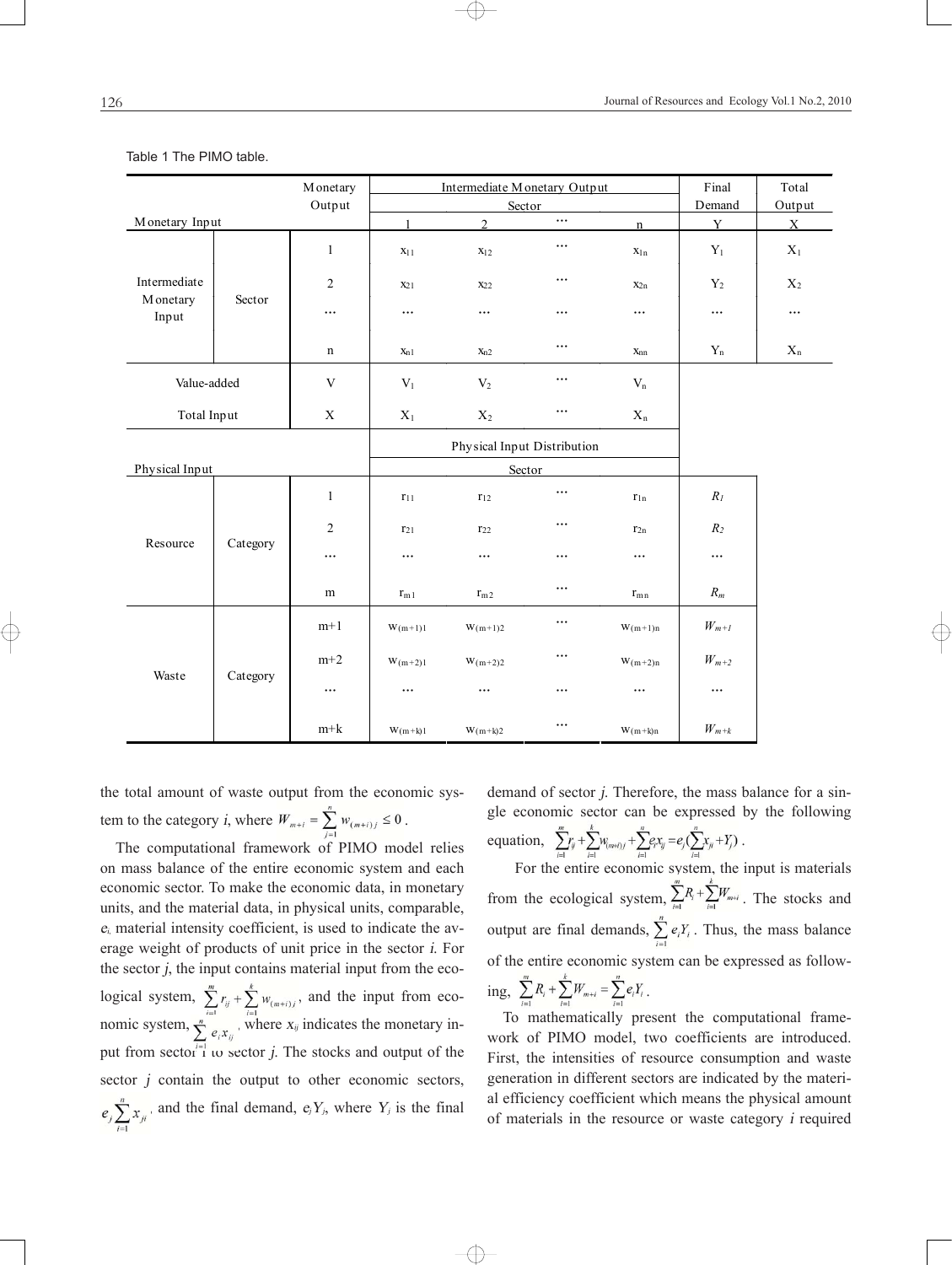to produce per unit economic output of the sector j,

$$
p_{ij} = \{\frac{r_{ij}}{X_j}, \quad i = 1, 2, \cdots, m
$$
  

$$
\frac{w_{(m+i)j}}{X_j}, \quad i = 1, 2, \cdots, k
$$

where  $X_i$  is the total economic output of sector *j*. Second, the physical distribution of resources and wastes among economic sectors are presented by the material distribution coefficient

$$
s_{ij} = \{\frac{\frac{r_{ij}}{R_i}, \quad i = 1, 2, \cdots, m}{\frac{w_{(m+i)j}}{W_{m+i}}}, \quad i = 1, 2, \cdots, k\}
$$

which means the portion of physical materials from the resource or waste category  $i$  to the sector  $j$  in the total input amount of that category of resource or waste to the entire economic system.

The detailed description of the computational framework of the PIMO model can be referred to the Supplementary Information.

### **3.3 PIMO analysis**

The most important contribution of PIMO model is to make societal metabolism internalized in the modeling for the ecological-economic system. Resource consump-



tion and waste generation are inherently connected with economic activities. Secondly, data required by the PIMO model are available and cheap for most important countries, which makes the model practical. Moreover, in the PIMO model, raw materials only go to the corresponding extraction sectors. Therefore, one only needs to know the total amounts of raw materials extracted and assign them to the corresponding extraction sectors, and does not need to allocate those amounts into all sectors because the information about sectoral resource consumption are expressed by the input-output correlations between the extraction sectors and other sectors.

In general, the PIMO model can be used to model the inherent relationship between material flows and economic flows. One can conduct the analysis by making one of the parameters exogenous. The performance of the system, both ecologically and economically, can be simulated from different aspects by changing one of those parameters. Particularly, the technical coefficient matrix, A, can indicate technology development of the economic system; the final demand vector, <sup>Y</sup>, can present the structural change; and the material efficiency matrix,  $P=(p_{ij})_{(m+k)\times n}$ , is the efficiency indicator of societal metabolism.

Figure 3 shows the general algorithm of the PIMO analysis. First, scenarios are set depending on research questions. Variables and constants are then chosen based on the scenarios. Then, the economic structure and material intensity coefficient are indicated, respectively, and material efficiency matrix and material distribution matrix are compiled. The model calculates the total resource required and waste generated by the economic-ecological system represented by corresponding scenarios. The scenarios are checked along each step by the constraints. Finally, further studies about the ecological-economic system are conducted based on the scenarios.

By using the PIMO model, one can compile a PIMO table based on an existing MIOT, and then study specific questions using selected parameters and mathematic correlations. This general analysis will be exampled in the following section by a case study for China's ecological-economic system.

## **3.4 Uncertainty**

 $\oplus$ 

There are four major categories of uncertainty in the PIMO approach. First, economic input-output data are usually available only with a three or four-year time lag at best for most countries. Moreover, detailed economic input-output data are only compiled once in several years because of the costly procedure to obtain necessary infor-Fig. 3 The general algorithm of PIMO analysis.<br>mation for a national economy, especially for large coun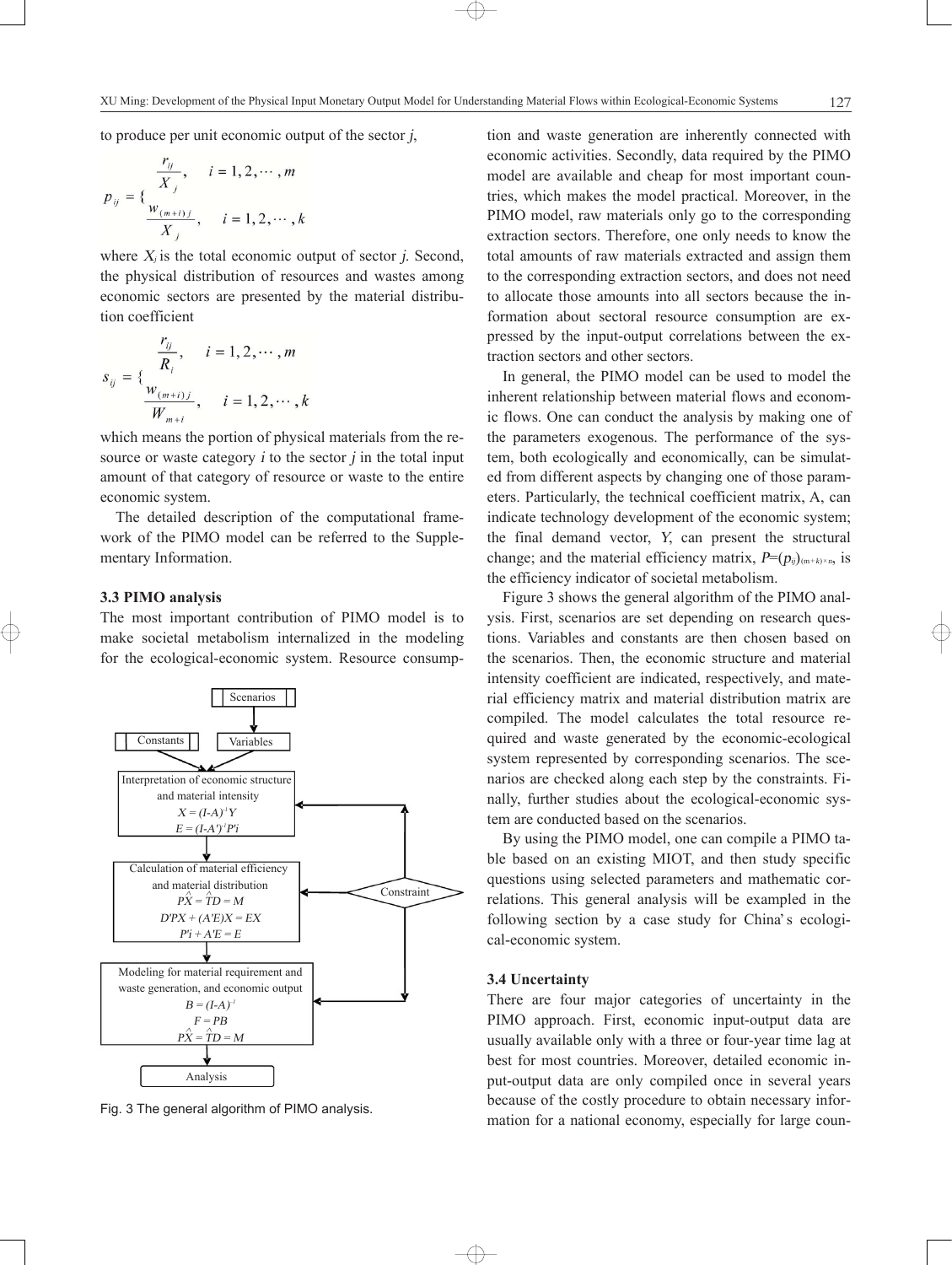tries including China. Nonetheless, input-output data are still the cheapest and the most available source for national economy in terms of economic structure and technology development. Second, the endemic assumption of a linear relationship between societal metabolism and economic change is very common to all current input-output methods. Extra uncertainties are introduced when integrating physical data and monetary data together and converting monetary data into data with physical units based on this assumption. Without a doubt, the interaction between ecological and economic systems is far more complex than this at many different scales. Therefore, an important challenge for the future is developing more complete data sets and suitable methodologies, potentially based on some previous work such as dynamic input-output approach (Leontief et al. 1953), to enable more valid modeling of that complexity. Third, the assumption of homogeneous products in each sector is fundamental for input-output methods. The limitation due to this assumption can be improved by developing more data for subsectors without increasing the time lag too much. It is no doubtful that the disaggregation of economic sectors and material categories will significantly bring more uncertainties because the number of parameters is increased. However, it is also easier to improve the data quality for specific sectors or materials at smaller scales, which will reduce the uncertainties on the other hand. This task is particularly hard for the PIMO method because one needs to obtain both economic data and societal metabolism data. Last but not least, the uncertainty from the data themselves is also a major concern when doing uncertainty analysis. Various sources are available for data required in the PIMO method. However, only those whose uncertainty is relatively small or measurable could be chosen as the source of data. For a national economic system, as we will present in the case study section, data from the government's statistical departments are relatively reliable and the most common source.

## 4 Case study

The PIMO model is designed to comprehensively, quantitatively, and systematically interpret the interaction between the ecological system and the economic system, but not isolatedly study specific resource-related or environmental issues. The sustainability issue in China is complicated and contains various aspects from resource scarcity to environmental pollutant (Liu et al. 2005; Cyranoski 2007). The continuously growing economy in China requires more resources and will cause more environmental problems. Moreover, those resource-related and environmental issues are all connected with each other. One single attempt on a specific aspect, for example, increasing efficiency in one specific sector in terms of energy consumption, can affect other sectors of the whole economy which will influence that sector reversely. Therefore, a comprehensive model is necessary for studying this complex system composing of various elements which are connected and related with each other in a complicated



Fig. 4 Percentage changes of the total amounts of resources (no fill) and wastes (solid fill) associated with 10% increase of final demand in the Tertiary Industry.

 $\oplus$ 



Fig. 5 Percentage changes of the total requirement for Ferrous Metal Minerals and the total generation of Sulfur Dioxide  $(SO<sub>2</sub>)$  associated with 10% increase of final demand in one of the sectors.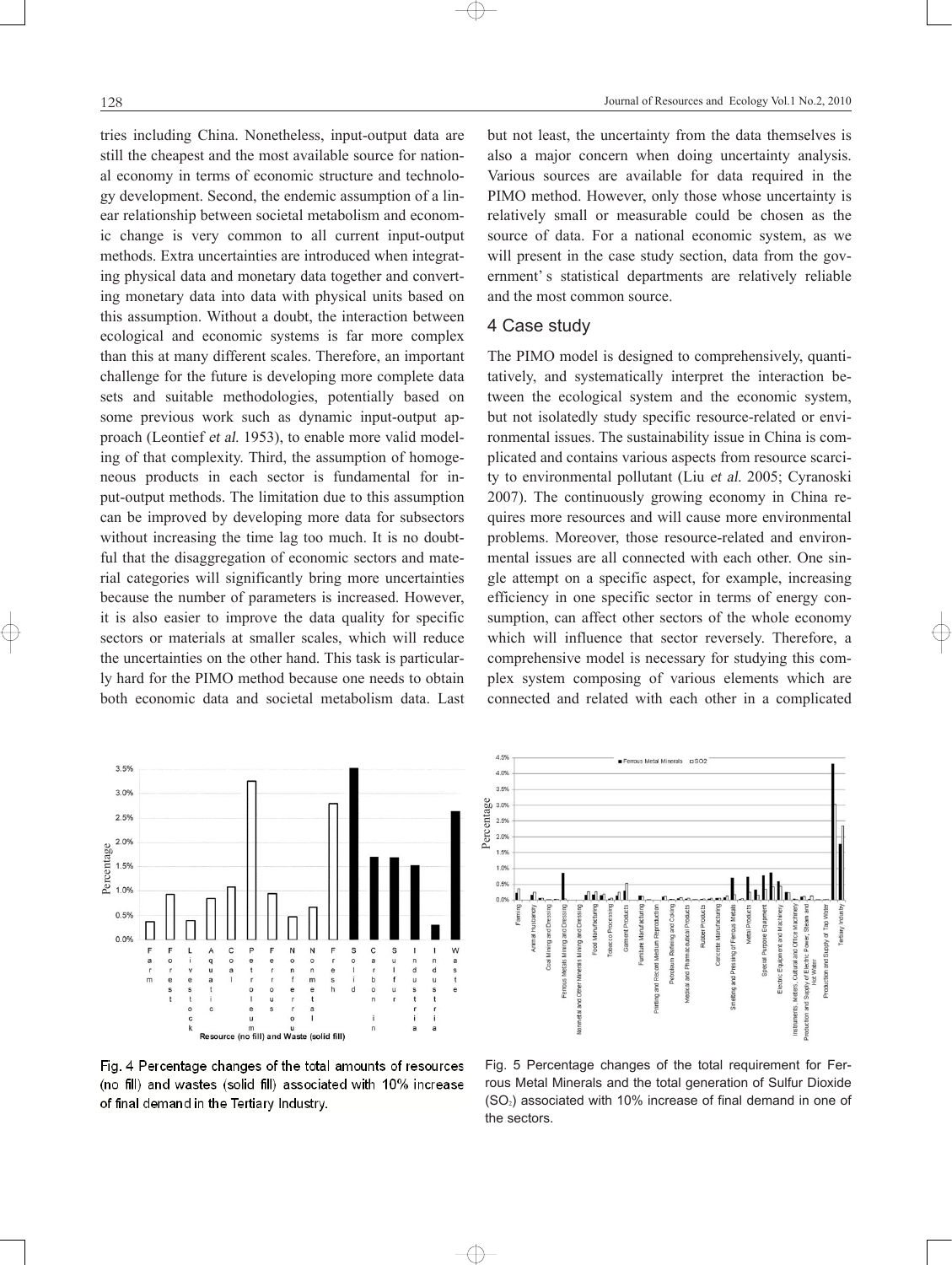pattern. The development of PIMO model meets this requirement and is especially suitable to comprehensively study the resource-related and environmental issues in China and the relation with its economic development.

In this section, the PIMO model is used to study China's ecological-economic system to illustrate the impacts on societal metabolism due to economic structure characters. A 2002 China PIMO model is assembled based upon 43 economic sectors which were aggregated from a 122-sector MIOT, 10 categories of resources, and 6 categories of wastes. Especially, the waste category of Carbon in Carbon Dioxide (C in  $CO<sub>2</sub>$ ) is used to balance the combustion

process expressed by the reaction

## $C + O_2 \rightarrow CO_2$ .

The economic input-output data were provided by the National Bureau of Statistics of China (NBSC) (2006), which also provided the societal metabolism data together with the Editing Committee of China Environmental Yearbook (2003); and Xu and Zhang (2007). Details about classification of economic sectors and materials and the model results can be referred from the Supplementary Information.

Based on the 2002 China PIMO table compiled, one can calculate material intensity coefficients for all sectors,

Table 2 Material intensity coefficients of the 2002 China PIMO model (tonnes per 2002 China yuan).

| Material intensity coefficient | Sector                                                         |
|--------------------------------|----------------------------------------------------------------|
| 0.47                           | Farming                                                        |
| 0.35                           | Forestry                                                       |
| 0.30                           | Animal Husbandry                                               |
| 0.36                           | Fishery                                                        |
| 1.71                           | Coal Mining and Dressing                                       |
| 0.70                           | Petroleum and Natural Gas Extraction                           |
| 2.33                           | Ferrous Metals Mining and Dressing                             |
| 2.10                           | Nonferrous Metals Mining and Dressing                          |
| 2.65                           | Nonmetal and Other Minerals Mining and Dressing                |
| 0.45                           | Food Processing                                                |
| 0.62                           | Food Manufacturing                                             |
| 0.61                           | <b>Beverage Manufacturing</b>                                  |
| 0.20                           | <b>Tobacco Processing</b>                                      |
| 0.66                           | Textile Industry                                               |
| 0.64                           | <b>Garment Products</b>                                        |
| 1.24                           | Timber Processing, Bamboo, Cane, Palm Fiber and Straw Products |
| 0.88                           | Furniture Manufacturing                                        |
| 1.16                           | Papermaking and Paper Products                                 |
| 0.97                           | Printing and Record Medium Reproduction                        |
| 0.79                           | Cultural, Education and Sports Goods                           |
| 1.03                           | Petroleum Refining and Coking                                  |
| 1.38                           | Raw Chemical Materials and Chemical Products                   |
| 0.75                           | Medical and Pharmaceutical Products                            |
| 1.16                           | Chemical Fiber                                                 |
| 0.71                           | <b>Rubber Products</b>                                         |
| 1.04                           | <b>Plastic Products</b>                                        |
| 1.58                           | Concrete Manufacturing                                         |
| 1.18                           | Other Nonmetal Mineral Products                                |
| 1.48                           | Smelting and Pressing of Ferrous Metals                        |
| 1.51                           | Smelting and Pressing of Nonferrous Metals                     |
| 1.21                           | <b>Metal Products</b>                                          |
| 0.98                           | Ordinary Machinery                                             |
| 0.96                           | Special Purpose Equipment                                      |
| 0.83                           | <b>Transport Equipment</b>                                     |
| 0.95                           | Electric Equipment and Machinery                               |
| 0.71                           | Electronic and Telecommunications Equipment                    |
| 0.84                           | Instruments, Meters, Cultural and Office Machinery             |
| 0.69                           | Other Machinery                                                |
| 6.34                           | Production and Supply of Electric Power, Steam and Hot Water   |
| 1.53                           | Production and Supply of Gas                                   |
| 3.70                           | Production and Supply of Tap Water                             |
| 1.08                           | Construction                                                   |
| 1.06                           | <b>Tertiary Industry</b>                                       |

 $\overline{\bigoplus}$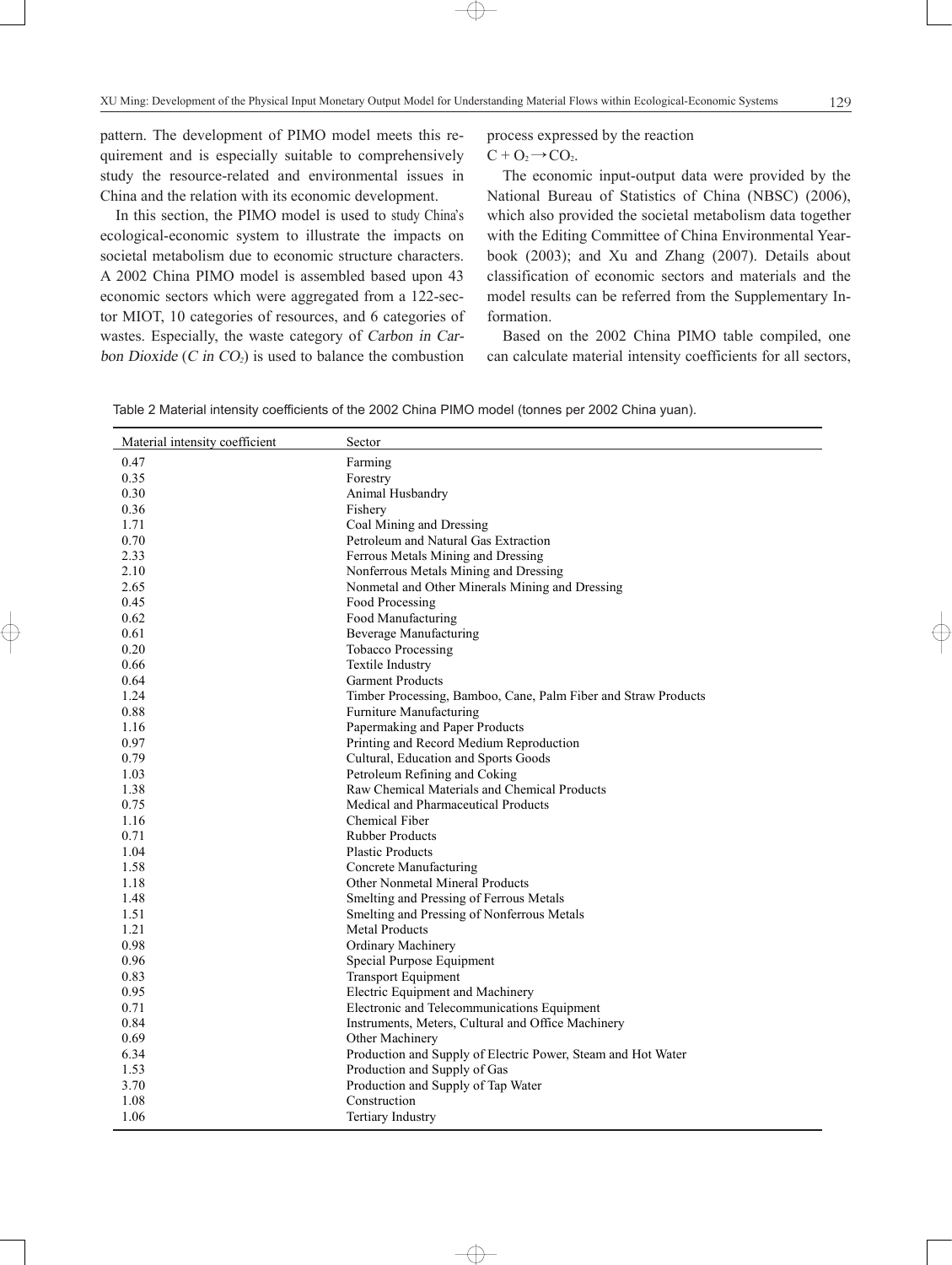as showed by Table 2. The sector 39, Production and Supply of Electric Power, Steam and Hot Water, has the highest material intensity coefficient, 6.34 tonnes per China yuan in 2002 price (similarly hereinafter). The sector 13, Tobacco Processing, has the lowest value, 0.20 tonnes per yuan. In general, the raw material extraction sectors and the sectors providing public utilities have higher material intensity coefficients than the manufacture sectors, service sectors, and agriculture sectors. As defined above, the material intensity coefficient measures the average weight of sectoral products with unit price.

To address the utility of the PIMO model compiled for China's economic system, the impacts of economic growth on resource consumption and waste generation are studied. Taking the sector 43, Tertiary Industry, which contains all service sectors as the example, Figure 4 shows the percentage change of the total amounts of resources required and wastes generated due to a 10% increase of final demand in the sector 43. Solid waste is the most sensitive waste category influenced by this economic change due to the 3.89% increase, followed by wastewater with 2.63% growth. In the resource categories, the requirement for Petroleum and Natural Gas increases by 3.25% in the same scenario, followed by Fresh Water with 2.80% growth. Similar analysis can be conducted to see impacts on the societal metabolism due to other sectors' changes.

The total amounts of resources required or wastes generated associated with economic changes in different sectors are also studied by the PIMO model. As exampled by Ferrous Metal Minerals and Sulfur Dioxide  $(SO<sub>2</sub>)$  in Figure 5, the 10% increase of final demand in one of sector will cause different percentage change of amounts of resources requirement or wastes generation. As expected, both ferrous metals required and  $SO<sub>2</sub>$  emitted are changed dramatically by Construction and Tertiary Industry because of huge demands of final consumption. The equipment manufacturing sectors and the sector of Ferrous Metals Mining and Dressing can also cause significant increase of ferrous metals requirements by growth of the sectroal final demand. For  $SO<sub>2</sub>$ , the equipment manufacturing sectors also have important influences on the emission amount. The light industry sectors, such as Garment Products, and the agriculture sectors, such as Farming, consist of another main group of driving force for  $SO<sub>2</sub>$ emission. Similar analysis can also be conducted for other resources and wastes. Moreover, the results showed in Figure 5 can also be referred as an example of quantitatively sensitive analysis. For instance, the requirement of Ferrous Metal Minerals and the emission of  $SO<sub>2</sub>$  are more sensitive to the sectors of Construction and Tertiary Industry than to other sectors.

## 5 Conclusion

In this article, the application of IOA to study ecological-economic systems is reviewed. A new tool named PIMO model is developed based on the technique of IOA and the method of MFA to integrate ecological systems and economic systems. The PIMO model contains a set of parameters and mathematical correlations. The interaction between the ecological system and the economic system is regarded as the materials input from the former to the latter, which are quantified in physical units by MFA or related methods. The connection between economic sectors is modeled by MIOTs in monetary units. Mass balances of the entire economic system and each economic sector are compiled to quantitatively synthesize the complex ecological-economic systems. The material intensity coefficient is used to convert societal metabolism data in monetary unit to data in physical unit.

A case study of the PIMO analysis for China is presented. The 2002 PIMO table for China is compiled based on its 2002 MIOT. Necessary integration for economic sectors in MIOT is required to meet the availability of MFA data in the case of China in 2002. The PIMO table compiled contains 43 economic sectors, 10 resource categories, and 6 waste categories. Mass balances are built for each sector by the mathematical framework of the PIMO model. Studies for China's ecological-economic system are conducted based on the PIMO table from the perspective of economic structure change.

The same as other IOA-related methods, data availability is the most difficult bottleneck to be conquered for compiling a PIMO table. While the development of IOA-related methods is attracting more and more attentions recently, much more effects should be put in the improvement for data availability. The most feasible way to improve data availability is to develop international standard for PI-OTs or other national accounting frameworks focusing on not only economic systems but also ecological-economic systems. Moreover, the input-output methods have the linear correlation which simplified the complex ecological-economic systems. It helps to understand the complex system, though too much simplification may also lose a lot of information.

Future work should, where possible, focus on the analysis for structural characters of final consumption. Due to the lack of data, the Tertiary Industry, which contains final consumption sectors, is highly aggregated. The influences of final consumption on societal metabolism will be

 $\oplus$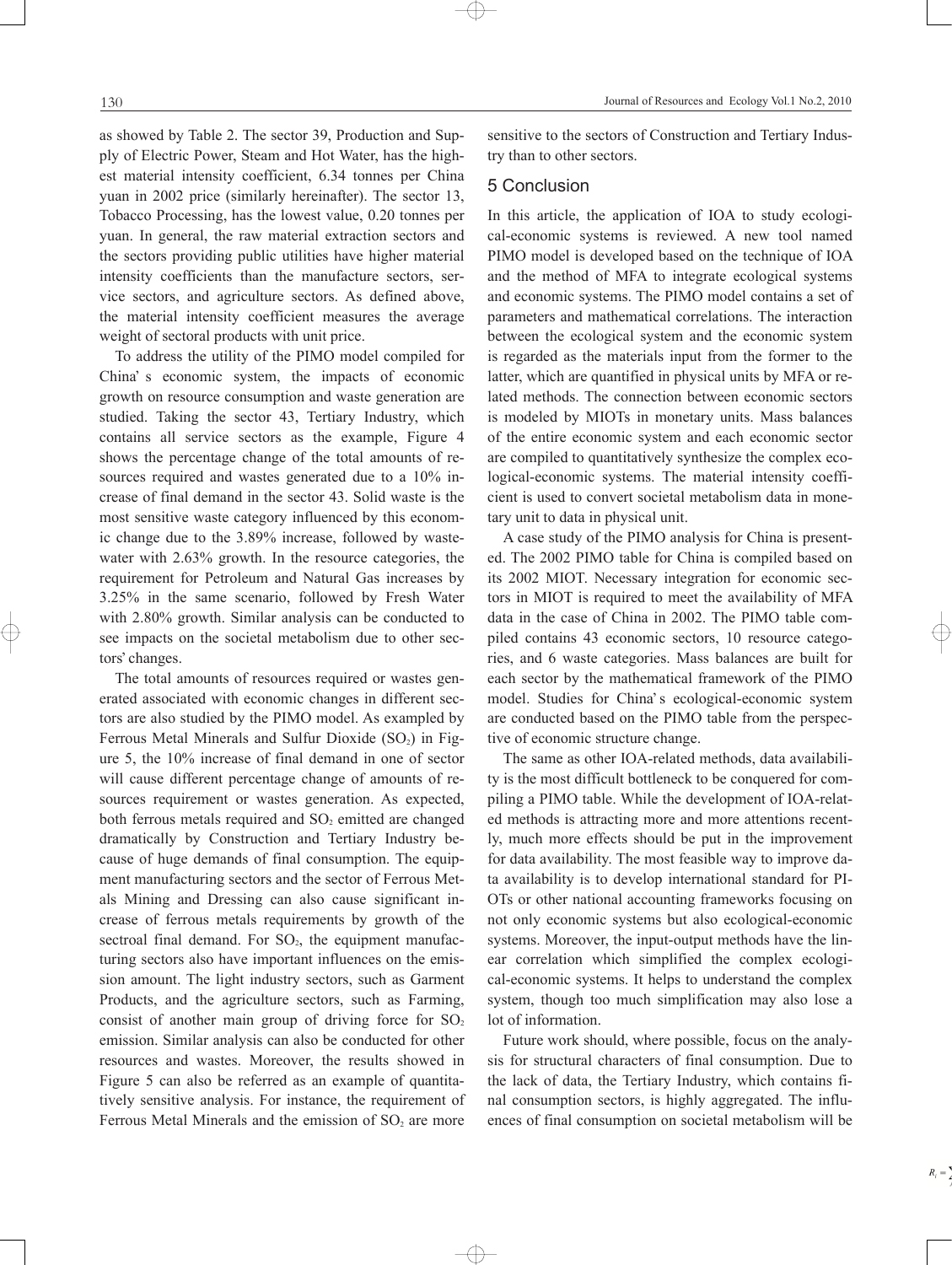uncovered as more information is available for sub-sectors in the Tertiary Industry. Furthermore, significant improvement may be carried out on methodology development to study the impacts of products prices on societal metabolism.

#### **Acknowledgement**

This The author thanks the support provided by the Environmental Research and Education Foundation.

#### References

- Allenby B. 1999. Industrial ecology: Policy framework and implementation. Upper Saddle River, New Jersey: Prentice Hall.
- Ayres R, L Ayres. 1996. Industrial ecology: Towards closing the materials cycle. Cheltenham, UK: Edward Elgar.
- Bullard C W, R A Herendeen. 1975. Energy cost of goods and services. Energy Policy, 3: 268-278.
- Cyranoski D. 2007. China struggles to square growth and emissions. Nature, 446: 954-955
- Duchin F. 2004. Input-output economics and material flows. Rensselaer Working Papers in Economics. http://www.economics.rpi.edu/workingpapers/rpi0424.pdf
- Editing Committee of China Environmental Yearbook. 2003. China environmental yearbook 2002. Beijing: China Statistics Press. (in Chinese)
- Giljum S, K Hubacek, Sun L. 2004. Beyond the simple material balance: A reply to Sangwon Suh's note on physical input-output analysis. Ecol. Econ., 48: 19-22.
- Graedel T, B Allenby. 1995. Industrial ecology. Upper Saddle River, New Jersey: Prentice Hall.
- Hannon B. 1973. Structure of ecosystems. J. Theor. Biol., 41: 535-546.
- Hawkins T, C Hendrickson, C Higgins, H S Matthews, S Suh. 2007. A mixed-unit input-output model for environmental life-cycle assessment and material flow analysis. Environ. Sci. Technol., 41: 1024-1031.
- Hendrickson C, L Lave, H S Matthews. 2006. Environmental life cycle assessment of goods and services: An input-output approach. Washington, DC: Resources for the Future.
- Herendeen R A. 1978. Input-output techniques and energy-cost of commodities. Energy Policy, 6: 162-165.
- Hoekstra R. 2003. Structural change of the physical economy: Decomposition analysis of physical and hybrid input-output tables. Free University of Amsterdam, the Netherlands: Ph.D. dissertation.
- Hubacek K, S Giljum. 2003. Applying physical input-output analysis to estimate land appropriation (ecological footprints) of international trade activities. Ecol. Econ., 44: 137-151.
- Hubacek K, Sun L, 2001. A scenario analysis of China's land use and land cover change: Incorporating biophysical information into input-output modeling. Struct. Change Econ. Dynam., 12: 367-397.
- Konijn P, S de Boer, J van Dalen. 1997. Input-output analysis of material flows with application to iron, steel and zinc. Struct. Change Econ. Dynam., 8: 129-153.
- Kratena K, A Chovanec, R Konechy. 1992. Eine ökologischer volkswirtschaftliche Gesammtrechnung für Österreich. Die Umwelt Input Output Tabelle 1983. Vienna, Austria: Institut für sozial-, wirtschafts- und umweltpolitische Forschung. (in German)
- Kratterl A, K Kratena. 1990. Reale Input-output Tabelle und ökologischer Kreislauf. Heidelberg, Germany: Physica-Verlag. (in German)
- Kneese A, R Ayres, R d'Arge. 1970. Economics and the environment: A material balance approach. Baltimore, Maryland: The John Hopkins Press.
- Leontief W. 1936. Quantitative input and output relations in the economic system of the United States. Review of Economic Statistics, 18(3): 105-125.
- Leontief W. 1941. The structure of American economy, 1919-1939: An empirical application of equilibrium analysis. New York: Oxford University Press.
- Leontief W. 1953. Studies in the structure of American economy. New York: Oxford University Press.
- Leontief W. 1966. Input-output economics. New York: Oxford University Press.
- Leontief W. 1970. Environmental repercussions and the economic structure: An input-output approach. Rev. Econ. Stat., 52: 262-271.
- Liu J, J Diamond. 2005. China's environment in a globalizing world. Nature, 435: 1179±1186.
- Mäenpää I. 2002. Physical input-output tables of Finland 1995: Solutions to some basic methodological problems. The Fourteenth International Conference on Input-Output Techniques, Montreal, Canada, October 10-15.
- Miller R, P Blair. 1985. Input-output analysis: foundations and extensions. Upper Saddle River, New Jersey: Prentice Hall.
- Moriguchi Y, Y Kondo, H Shimizu. 1993. Analysing the life cycle impacts of cars: The case of  $CO<sub>2</sub>$ . Industry and Environment, 16: 42–45.
- Nakamura S, Y Kondo. 2002. Input-output analysis of waste management. J.  $Ind. Ecol.$  6: 39 $-64.$
- Nakamura S, Y Kondo. 2006. A waste input-output life cycle cost analysis of the recycling of end-of-life electrical home appliances. Ecol. Econ., 57: 494-506.
- National Bureau of Statistics of China. 2006. China input-output table 2002. Beijing: China Statistics Press. (in Chinese)
- Nebbia G. Contabilità monetaria e contabilità ambientale. Economia Pubblica, 2000; 30: 5-33. (in Spanish)
- Pedersen O. 1999. Physical input-output tables for Denmark, products and materials 1990, air emissions 1990-1992. Copenhagen, Demark: Statistics Denmark.
- Peters G, E Hertwich. 2006a. Structural analysis of international trade: Environmental impacts of Norway. Econ. Sys. Res., 18: 151-181.
- Peters G, E Hertwich. 2006b. The importance of imports for household environmental impacts. J. Ind. Ecol.,  $10(3)$ : 89-109.
- Peters G, E Hertwich. 2008. CO<sub>2</sub> embodied in international trade with implications for global climate policy. Environ. Sci. Technol., 42: 1401-1407
- Stahmer C. 2000. The magic triangle of input-output tables. In: Simon S, J Proops (eds). Greening the accounts. Cheltenham, UK: Edward Elgar.
- Stahmer C, M Kuhn, N Braun. 1997. Physische Input-output Tabellen, Beiträge zu den Umweltökonomischen Gesamtrechnungen, Band 1. Stuttgart, Germany: Metzler-Poeschel Verlag. (in German)
- Suh S. 2004a. A note on the calculus for physical input-output analysis and its application to land appropriation for international trade activities. Ecol. Econ.,  $48: 9-17$ .
- Suh S. 2004b. Functions, commodities and environmental impacts in an ecological-economic model. Ecol. Econ., 48: 451-467.
- Suh S. 2005. Theory of materials and energy flow analysis in ecology and economics. Ecol. Modell., 189: 251-269.
- Suh S. 2006. Are services better for climate change? Environ. Sci. Technol., 40: 6555±6560.
- United Nations. 1993. System of national accounts 1993. United Nations Statistics Division, http://unstats.un.org/unsd/sna1993/toctop.asp.
- United Nations. 2003. Handbook of national accounting: Integrated environmental and economic accounting 2003. United Nations Statistics Division, http://unstats.un.org/unsd/envaccounting/seea2003.pdf.
- Weber C, H S Matthews. 2007. Embodied environmental emissions in U.S. international trade, 1997-2004. Environ. Sci. Technol., 41: 4875-4881.
- Weisz H, F Duchin. 2006. Physical and monetary input-output analysis: What makes the difference? Ecol. Econ., 57: 534-541.
- Worster D. 1994. Nature's economy: A history of ecological ideas. 2nd ed. Cambridge, UK: Cambridge University Press.
- Xu M, Zhang T. 2007. Materials flow and economic growth in developing China. J. Ind. Ecol., 11(1), 121-140.

## Appendices

 $\oplus$ 

Appendix A: Parameter definitions

 $\cdot$  n, m, k: the ecological-economic system has n eco-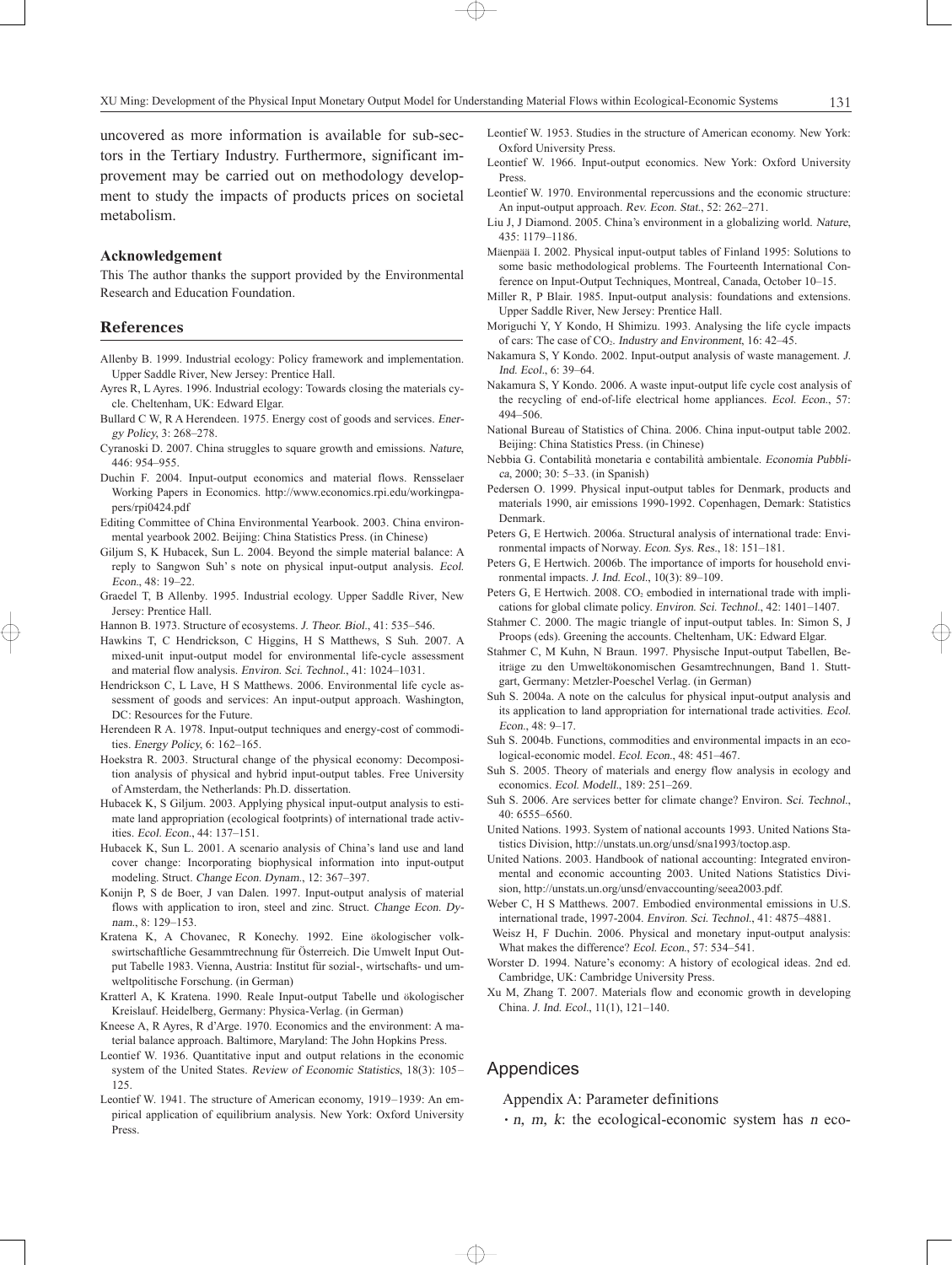nomic sectors, <sup>m</sup> categories of resources, and <sup>k</sup> categories of wastes;

- $\cdot$  x<sub>ij</sub>,  $a_{ij}$ ,  $b_{ij}$ ,  $A$ ,  $X_i$ ,  $Y_i$ ,  $V_i$ : parameters from IOA and MI-OTs;
- $\cdot$  r<sub>ij</sub>: the physical amount of resource input to sector j from resource category *i*,  $r_v \ge 0$ ;
- $\cdot$  R<sub>i</sub>: the total amount of input to the economic system from resource category *i*,  $R_i = \sum_{i=1}^{n} r_{ij} \ge 0$ ;
- $\cdot$   $W_{(m+i)j}$ : the physical amount of waste output from sector *j* to waste category *i*,  $W_{(m+i)j} \le 0$ ;
- $\cdot$  W<sub>m+i</sub>: the total amount of output from the economic system to waste category  $i, W_{m+i} = \sum_{i=1}^{n} w_{(m+i)j} \le 0$ ;
- $\cdot$  e<sub>i</sub>: material intensity coefficient, the average weight of products per unit price in the sector <sup>i</sup>;
- $\cdot E$ : material intensity vector,  $E=(e_1, e_2, \dots, e_n)^T$
- $\cdot$   $p_{ii}$ : material efficiency coefficient, the physical amount of materials from resource or waste category <sup>i</sup> required to produce per unit of economic output of sector  $i$ ,

$$
p_{ij} = \{\frac{\frac{r_{ij}}{X_j}, \quad i = 1, 2, \cdots, m}{\frac{w_{(m+i)j}}{X_j}, \quad i = 1, 2, \cdots, k}\}
$$

- $\cdot$  P: material efficiency matrix,  $P=(p_{ij})_{(m+k)\times n}$ ;
- $\cdot$   $s_{ii}$ : material distribution coefficient, the portion of physical materials input from resource or waste category  $i$  to sector  $j$  in the total input amount of that category of resource or waste to the entire economic system,

$$
s_{ij} = \{\frac{\frac{r_{ij}}{R_i}, \quad i = 1, 2, \cdots, m}{\frac{w_{(m+i)j}}{W_{m+i}}}, \quad i = 1, 2, \cdots, k\}
$$

- $\cdot$  S: material distribution matrix,  $S=(s_{ij})_{(m+k)\times n}$ ;
- $\cdot$  G:  $(m+k) \times 1$  vector of total amount of materials input, including m types of resource and <sup>k</sup> types of waste,  $G=(R_1, R_2, \cdots, R_m, W_{m+1}, W_{m+2}, \cdots, W_{m+k})^T;$
- $k \cdot M = \begin{cases} (r_{ij})_{m \times n} \\ (w_{(m+i)j})_{k \times n} \end{cases}$  is  $(m+k) \times n$  matrix of material consumption;
- $\cdot f_{ij}$ : material cumulative input coefficient,  $f_{ij} = \sum_{i=1}^{n} p_{ij} t_{ij}$ ;
- $\cdot T=(t_{ij})_{n\times n}=(I-A)^{-1}$  is the cumulative input matrix;
- $\cdot$  F:  $(m + k) \times n$  matrix of cumulative material requirements, both positive and negative.

## **Appendix B: Computational framework**

Consider that the ecological-economic system has n

economic sectors, m categories of resources, and k categories of wastes. Let  $r_{ii}$  indicate the physical amount of the resource input from the category  $i$  to the sector  $j$ , where  $r_y \ge 0$ . Therefore, let  $R_i = \sum_{i=1}^{n} r_{ij} \ge 0$  measure the total amount of resource input to the economic system from the category i. Similarly,  $W_{(m+h)}$  indicates the physical amount of negative waste input from the category  $i$  to the sector  $j$ , which is actually the waste output from the sector  $j$  to the category *i*, where  $w_{(m+i)j} \le 0$ . Thus,  $W_{m+i}$  can be used to represent the total amount of waste output from the economic sys-

tem to the category i, where  $W_{m+i} = \sum_{m} w_{(m+i)i} \leq 0$ .

The intensities of resource consumption and waste gen-

eration in different sectors are indicated by the material efficiency coefficient which means the physical amount of materials in the resource or waste category <sup>i</sup> required to produce per unit economic output of the sector  $j$ ,

$$
p_{ij} = \{\frac{r_{ij}}{X_j}, \quad i = 1, 2, \cdots, m
$$

$$
\frac{w_{(m+i)j}}{X_j}, \quad i = 1, 2, \cdots, k
$$

where  $X_i$  is the total economic output of sector j. P=  $(p_{ij})_{(m+k)\times n}$  represents the material efficiency matrix.

The physical distribution of resources and wastes among economic sectors are presented by the material distribution coefficient

$$
d_{ij} = \{\frac{\frac{r_{ij}}{R_i}, \quad i = 1, 2, \cdots, m}{\frac{W_{(m+i)j}}{W_{m+i}}}, \quad i = 1, 2, \cdots, k\}
$$

 $\oplus$ 

which means the portion of physical materials from the resource or waste category  $i$  to the sector  $j$  in the total input amount of that category of resource or waste to the entire economic system.  $D=(d_{ij})_{(m+k)\times n}$  indicates the material distribution matrix.

From the definition of the material efficiency matrix and the material distribution matrix, the relationship between P and D can be expressed as

$$
P\hat{X} = \hat{T}D = M \tag{1}
$$

 $(1)$ 

where  $X=(X_1, X_2, \dots, X_n)^T$  is  $n \times 1$  vector of total economic outputs;  $T=(R_1, R_2, \dots, R_m, W_{m+1}, W_{m+2}, \dots, W_{m+k})^T$  is  $(m+k) \times 1$ vector of total materials inputs, including m types of resources and k types of wastes (negative);  $M = \begin{bmatrix} (v_{ij})_{mn} \\ (w_{ij})_{km} \end{bmatrix}_{(mk)\neq m}$  is  $(m+k) \times n$  matrix of material consumption; and hat  $(\wedge)$  diagonalizes a vector.

The mass balance for the entire economic system can be expressed by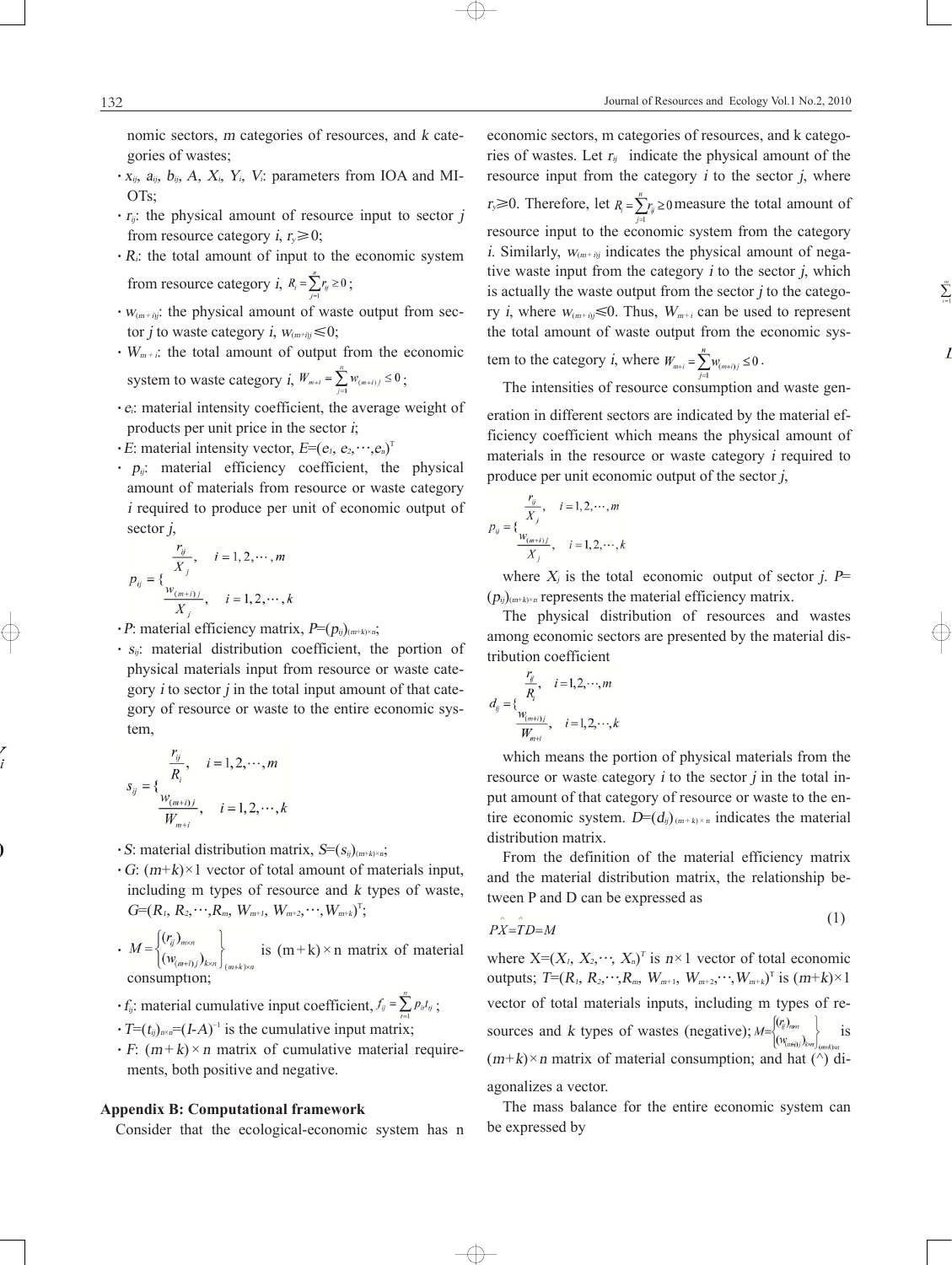$$
\sum_{i=1}^{m} R_i + \sum_{i=1}^{k} W_{m+i} = \sum_{i=1}^{n} e_i Y_i
$$

where  $e_i$ , ecological-economic coefficient (e-coefficient), indicates the average weight of products of unit price in the sector  $i$ ; and  $Y_i$  is the final demand of sector  $i$ . The left-hand-side (LHS) of the equation presents net physical amount of the material inputs to the economic system, while the right-hand-side (RHS) is the physical value of the monetary outputs (final demand). Rewrite the mass balance equation into the matrix format,

 $iPX = E'Y$  (2) where  $i=(1,1,\dots,1)$  is  $1\times (m+k)$  unit vector;  $Y=(Y_1, Y_2, \dots, Y_k)$  $Y_n$ <sup>T</sup> is  $n \times 1$  vector of final demand; and  $E=(e_1, e_2, \dots, e_n)$ <sup>T</sup> is n×1 vector of e-coefficients.

Consider each sector as a control system, and derive mass balance for the sector j,

$$
\sum_{i=1}^{m} r_{ij} + \sum_{i=1}^{k} w_{(m+i)j} + \sum_{i=1}^{n} e_i x_{ij} = e_j \left( \sum_{i=1}^{n} x_{ji} + Y_j \right)
$$

where  $x_{ij}$  indicates the monetary input from sector *i* to sector j. The LHS of the equation is the summation of the material inputs to the sector  $j$  from categories of resources and wastes (negative), and other economic sectors, and the RHS is the output summation from the sector  $j$ . The RHS can be rewritten as  $e_j(\sum_{i=1}^{n} x_{ij} + Y_j) = e_j X_j$ . Therefore, the mass balance of sector  $j$  can be expressed as

$$
\sum_{i=1}^{m} r_{ij} + \sum_{i=1}^{k} w_{(m+i)j} + \sum_{i=1}^{n} e_i x_{ij} = e_j X_j
$$

 $\lambda$ 

Rewrite the sectoral mass balance equation into the matrix format as

$$
D'PX + (A'E)X = EX \tag{3}
$$

where A is n×n technical coefficient matrix.

From the definition of material efficiency coefficients, one can get,  $r_i = x_i p_{ij}, (i=1,2,\dots,m);$ 

#### **Appendix C: Sector and material classifications**

Table S1 Classification of sectors in China's economic system.

 $W_{(m+i)}=X_i p_{(m+i)i}, (i=1,2,\dots,k)$ 

Substitute the above equations into the sectoral mass balance equation and derive

$$
\sum_{i=1}^{m} X_j p_{ij} + \sum_{i=1}^{k} X_j p_{(m+i)j} + \sum_{i=1}^{n} e_i a_{ij} X_j = e_j X
$$

where  $a_{ij} = x_{ij}/X_j$  represents the technical coefficients. Rewrite the equation above by canceling  $X_i$  in both RHS and LHS,

$$
\sum_{i=1}^{m} p_{ij} + \sum_{i=1}^{k} p_{(m+i)j} + \sum_{i=1}^{n} e_i a_{ij} = e_j
$$

and the matrix format is

$$
P'i + A'E = E \tag{4}
$$

where  $i=(1,1,\dots,1)^T$  is  $(m+k)\times 1$  unit vector. Equation (3) and equation (4) are both derived from the sectoral mass balance equation. Thus they are equivalent from each other. However, equation (4) is much easier for effective computation because it does not need the material distribution matrix <sup>D</sup> which is required in equation (3). From equation (4), one can calculated e-coefficients based on the technical matrix and the material efficiency matrix,

$$
E = (I - A')^{-1} P'i \tag{5}
$$

Similar with IOA, there are also cumulative effects in the PIMO model for the physical inputs. Define  $f_{ii}$  as the material cumulative input coefficient, which means the cumulative net material input of category i caused by per unit of output of sector *j.*  $f_{ii}$  can be calculated as

$$
f_{ij} = \sum_{i=1}^{n} p_{ii} b_{ij}
$$

where  $b_{ij}$  is the cumulative input coefficient. Rewrite the above equation to matrix format as

$$
F = PB \tag{6}
$$

where  $F=(f_{ij})_{(m+k)\times n}$  is the matrix of cumulative material requirements, and  $B=(b_{ij})_{n \times n}=(I-A)^{-1}$  is the cumulative input matrix.

| No. | Sector                               |                                          |
|-----|--------------------------------------|------------------------------------------|
|     | Farming                              | 7 Ferrous Metals Mining and Dressing     |
|     | Forestry                             | 8 Nonferrous Metals Mining and Dressing  |
|     | Animal Husbandry                     | 9 Nonmetal and Other Minerals Mining and |
|     | Fishery                              | Dressing                                 |
|     | Coal Mining and Dressing             | 10 Food Processing                       |
|     | Petroleum and Natural Gas Extraction | 11 Food Manufacturing                    |

 $\oplus$